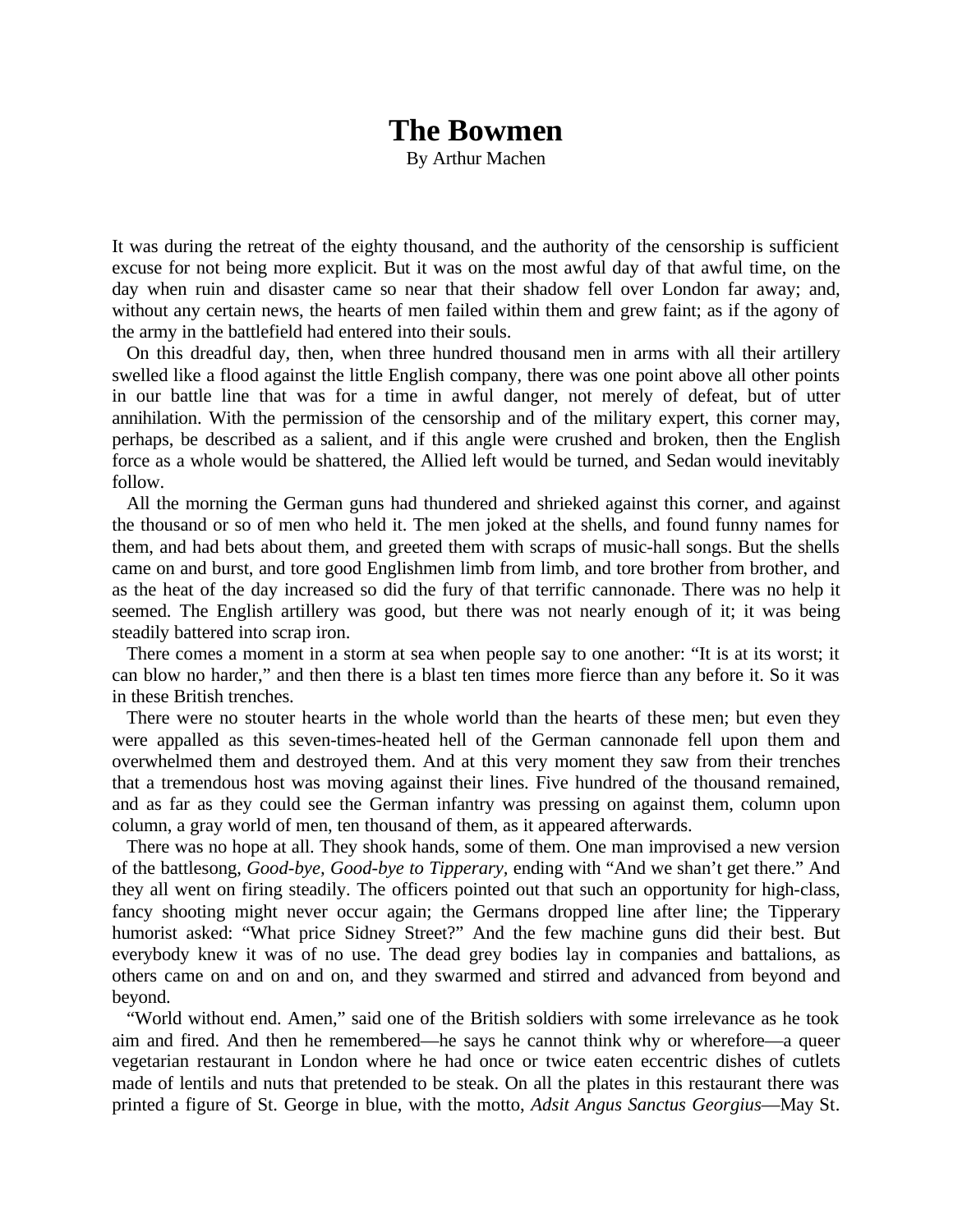George be a present help to the English. This soldier happened to know Latin and other useless things, and now, as he fired at his man in the grey advancing mass—three hundred yards away he uttered the pious vegetarian motto. He went on firing to the end, and at last Bill on his right had to clout him cheerfully over the head to make him stop, pointing out as he did so that the King's ammunition cost money and was not lightly to be wasted in drilling funny patterns into dead Germans.

For as the Latin scholar uttered his invocation he felt something between a shudder and an electric shock pass through his body. The roar of the battle died down in his ears to a gentle murmur; instead of it, he says, he heard a great voice and a shout louder than a thunder-peal crying: "Array, array, array!"

His heart grew hot as a burning coal, it grew cold as ice within him, as it seemed to him that a tumult of voices answered to his summons. He heard, or seemed to hear, thousands shouting: "St. George! St. George!"

"Ha! messire; ha sweet Saint, grant us good deliverance!"

"St. George for merry England!"

"Harow! Harow! Monseigneur St. George, succour us."

"Ha! St. George! Ha! St. George! a long bow and a strong bow."

"Heaven's Knight, aid us!"

And as the soldier heard these voices he saw before him, beyond the trench, a long line of shapes, with a shining about them. They were like men who drew the bow, and with another shout their cloud of arrows flew singing and tingling through the air towards the German hosts.

The other men in the trench were firing all the while. They had no hope; but they aimed just as if they had been shooting at Bisley.

Suddenly one of them lifted up his voice in the plainest English.

"Gawd help us!" he bellowed to the man next to him, "but we're blooming marvels! Look at those grey . . . gentlemen, look at them! D'ye see them? They're not going down in dozens, nor in 'undreds; it's thousands, it is. Look! Look! there's a regiment gone while I'm talking to ye."

"Shut it!" the other soldier bellowed, taking aim, "what are ye gassing about?"

But he gulped with astonishment even as he spoke, for, indeed, the grey men were falling by the thousands. The English could hear the guttural scream of the German officers, the crackle of their revolvers as they shot the reluctant; and still line after line crashed to the earth.

All the while the Latin-bred soldier heard the cry:

"Harow! Harow! Monseigneur, dear Saint, quick to our aid! St. George help us!"

"High Chevalier, defend us!"

The singing arrows fled so swift and thick that they darkened the air; the heathen horde melted from before them.

"More machine guns!" Bill yelled to Tom.

"Don't hear them," Tom yelled back. "But, thank God, anyway; they've got it in the neck."

In fact, there were ten thousand dead German soldiers left before that salient of the English army, and consequently there was no Sedan. In Germany, a country ruled by scientific principles, the great general staff decided that the contemptible English must have employed shells containing an unknown gas of a poisonous nature, as no wounds were discernible on the bodies of the dead German soldiers. But the man who knew what nuts tasted like when they called